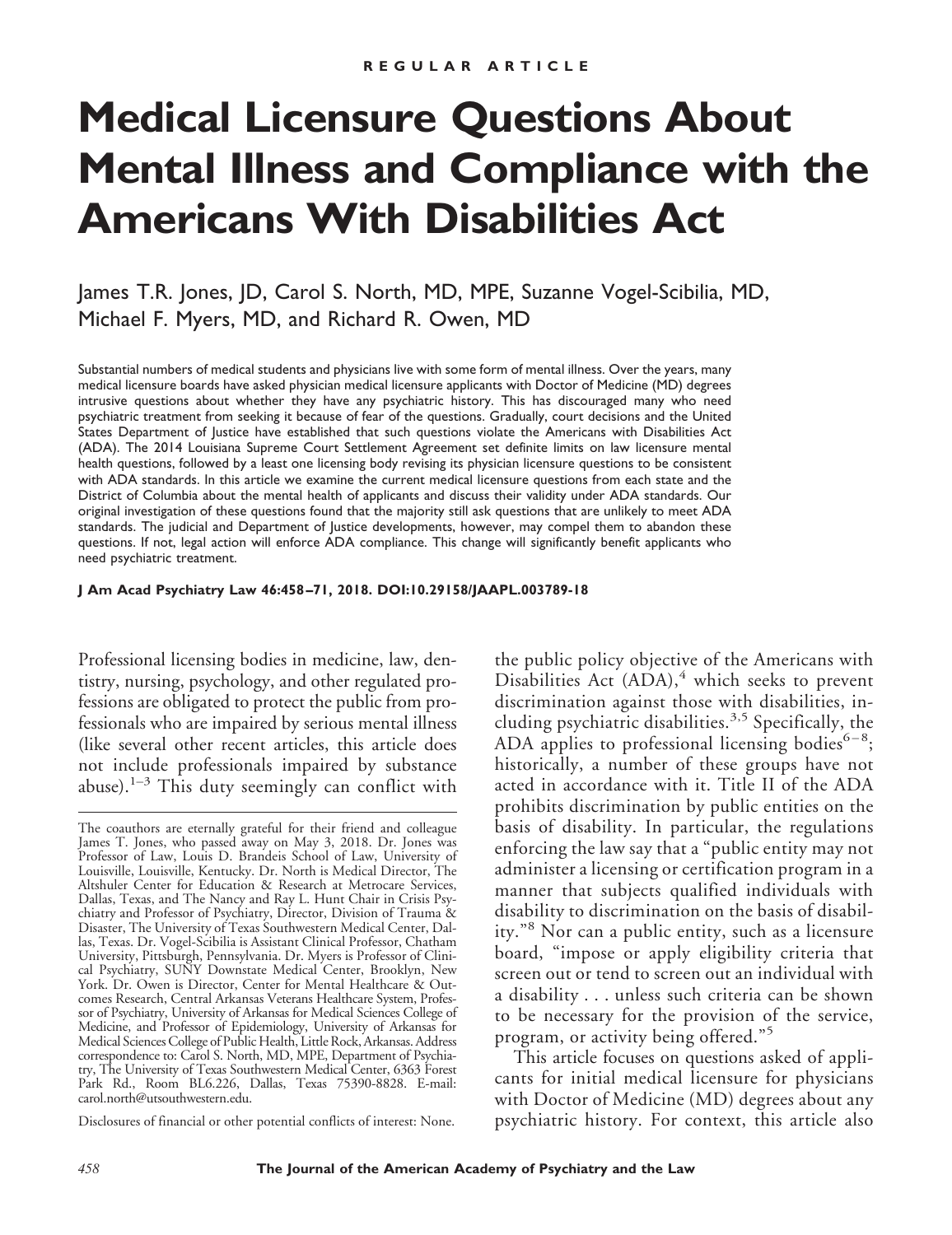reviews how questions about licensure have been handled for attorneys. Throughout this article, we distinguish between competently functioning professionals who have lived with a psychiatric disorder or who are being treated for a mental health condition versus physicians whose professional functioning is currently impaired for psychiatric reasons. We argue that only those who are currently impaired should be prohibited from working as licensed professionals or have other measures taken to ensure quality and safety of care if they are allowed to practice.

This article first reviews the prevalence of psychiatric illness among medical students and physicians. It then turns to the stigma faced by those so afflicted. Next, it reviews the legal precedents regarding the validity of licensure questions about these concerns with a focus on the seminal 2014 Louisiana Supreme Court Settlement Agreement. This review is followed by a detailed presentation of the questions currently asked by the medical licensure bodies in the 50 states and the District of Columbia and an evaluation of their validity under the ADA.

# *Mental Illness and Stigma in the Medical Profession*

At the outset, it is essential to differentiate the terms illness and impairment. Unfortunately, some regulatory agencies consider illness as synonymous with impairment. Illness is the existence of a disease. Impairment is a functional classification and, as defined by the American Medical Association (AMA), refers to "the inability to practice medicine with reasonable skill and safety due to 1) mental illness, 2) physical illnesses, including but not limited to deterioration through the aging process, or loss of motor skill, or 3) excessive use or abuse of drugs, including alcohol."<sup>9</sup>

Numerous sources attest to the relatively high prevalence of mental illness in the medical profession, often beginning during medical training. The mental health of entering medical students, which has been demonstrated to be similar to that of the general population on entry into medical school, declines significantly in the next two years.<sup>10-12</sup> One study found that at the end of their first year, 57 percent of medical students had moderate to severe symptoms of anxiety and 27 percent have moderate to severe symptoms of depression.<sup>10</sup> Depressed med-

ical students were more likely than their peers to seriously consider suicide.<sup>13</sup> Female medical students had significantly higher levels of depression, anxiety, and psychological distress than their male peers, and single students had higher depression rates than married students.<sup>14</sup> Medical students are less likely to seek mental health care than the general population, even though they have better access to it<sup>12</sup>: only 22 percent of depressed medical students and 42 percent of those with suicidal ideation utilize mental-health services.<sup>15</sup>

The seeds of mental illness planted in medical school bear fruit among practicing physicians.<sup>10</sup> Many medical residents have problems with distress and burnout.<sup>11,16</sup> Many physicians feel social isolation and do not take proper care of themselves. $17$ Some follow dangerous approaches to care such as self-prescribing antidepressant medications.<sup>12</sup> The suicide rate among male physicians is 40 percent higher than in men in the general population, and the rate for women physicians is 130 percent greater than among women in the general population. $17-19$ Every year 300–400 physicians and medical students die by suicide, a number equal to several medical school classes.<sup>20</sup>

Numerous medical students and practitioners who live with mental illness stay in the shadows due to fear of stigma. People with psychiatric disorders are the most stigmatized group in contemporary society; slurs against those with mental illness endure, and medical students and physicians are not exempt.<sup>21</sup>

Medical students and professionals with mental illness face particular stigma concerns.<sup>22</sup> They may pay cash for mental health treatment rather than use their health insurance to avoid having a record of their care appear in an insurance database, and may hide their faces lest someone they know recognize them while they are in their psychiatrist's waiting room.<sup>23</sup> Students who have received psychiatric treatment have reduced prospects for residency placements.<sup>15</sup> Practicing physicians with histories of psychiatric disorders or counseling for psychosocial difficulties encounter discrimination in hospital privileges, health insurance, and malpractice insurance.<sup>15</sup> Fear of stigma prevents 30 percent of depressed first- and second-year medical students from using mental health services.<sup>12</sup>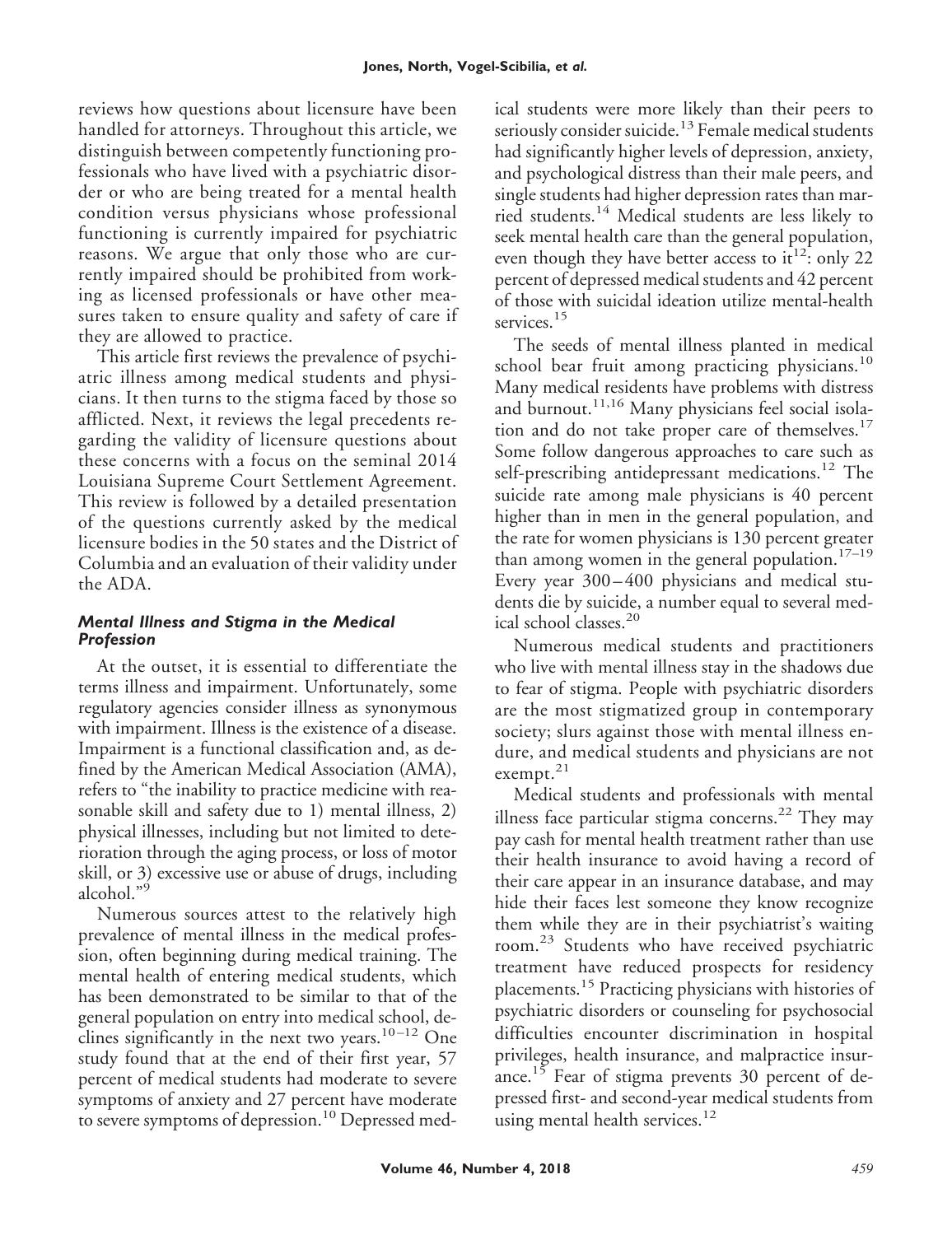# *Licensure Questions Regarding Mental Illness*

### *Medical Licensure Questions*

Probably the most pervasive stigma experienced by medical professionals occurs in medical licensing.<sup>24</sup> Over the last two decades, medical licensing boards increasingly have asked about the psychiatric history of applicants. For example, a 1998 study found that 75 percent of boards did so in 1993 and 80 percent in  $1996.<sup>25</sup>$  A 2009 review of applications from 2005 found that the vast majority of boards asked such questions and that many of the questions were unlawful under the ADA.<sup>26</sup> A 2008 article on 2006 applications had similar findings,  $27$  as did a 2017 article on 2013 applications.<sup>28</sup>

Medical licensing bodies traditionally have required applicants to disclose any history of psychiatric difficulties or receiving treatment via intrusive questions as described below. This practice departs substantially from the requirements of applicants undergoing non-psychiatric medical care.<sup>28-30</sup> The mental health questions typically focus on whether the applicant merely has a history of a psychiatric diagnosis or has ever received treatment for mental illness, not solely on conduct that actually indicates a reason for concern. The applicant may fear that nondisclosure of a psychiatric illness in a licensure application followed by a later recurrence of symptoms in the subsequently licensed physician may result in accusation by the licensure body that the applicant filed a false application, presenting potential dire professional licensure and legal consequences. This could compel the applicant to disclose information that is protected by the ADA, such as a problem resolved years before (e.g., an adolescent episode of depression in the case of a now psychiatrically healthy 40-yearold applicant). A positive response leads to additional questions and a demand for access to all of the applicant's mental health records from psychiatrists, therapists, and hospitals.15,29 The Mississippi board mandates that:

By submission of an application for licensing to the Board, an applicant shall be deemed to have given his or her consent to submit to physical or mental examinations if, when and in the manner so directed by the Board and to waive all objections as to the admissibility or disclosure of findings, reports or recommendations pertaining thereto on the grounds of privileges provided by law. The expense of any such examination shall be borne by the applicant.

This questioning not only may deter applicants from seeking a license there, but it is also inconsistent

with the views of the American Psychiatric Association (APA), which says that having a psychiatric history is not an accurate predictor of mental fitness and, accordingly, status questions are inappropriate and irrelevant to the question of current impairment.<sup>5,31</sup> A 2015 Position Statement from the APA recommended that medical licensing bodies not ask applicants about past diagnosis and treatment of mental disorders.<sup>32</sup> *Medical Society of New Jersey v. Jacobs* barred similar questions,<sup>1</sup> as have several law licensure cases.<sup>33-35</sup>

The AMA has also taken a stand on medical licensure questions pertaining to mental health. In 2009 its Section Council on Psychiatry proposed a resolution against medical licensing bodies' questions about past mental illness, and it was approved with wide support.<sup>36</sup> In November 2016 the AMA House of Delegates unanimously approved a Section Council on Psychiatry resolution asking medical licensing boards not to ask questions about history of mental illness. This was at least in part because such questions may deter medical students and trainees from seeking needed mental health treatment.<sup>37</sup> Earlier in 2016 the AMA Council on Medical Education endorsed as a model Colorado's "safe haven" process.<sup>38</sup> Under it, licensure applicants who are participating in the Colorado Physician Health program need not report having a psychiatric condition to the Colorado medical licensing board despite its questions about having such a condition.<sup>39</sup>

Gradually, because of the ADA, courts and the United States Department of Justice (DOJ) have attacked these questions by professional licensing bodies and the process to which they give rise. This effort has been buttressed by the educational efforts of the AMA, the APA, and others that diagnosis does not equate with disability. Yet, some professional licensing bodies still use these questions. The result can be that applicants for medical licenses do not seek mental health treatment they need so as to avoid answering "yes" to the application questions.15,29 There is evidence that questions by medical boards may deter students and trainees from getting help.<sup>40,41</sup> Pertinent is a 2016 article about a survey of more than 2,000 female physicians and the impact of diagnosis and treatment questions on them.<sup>19</sup> Half of them believed that at some time they had met the criteria for a psychiatric disorder but had not sought treatment for it. A number of those physicians reported this was because of their concern over mental health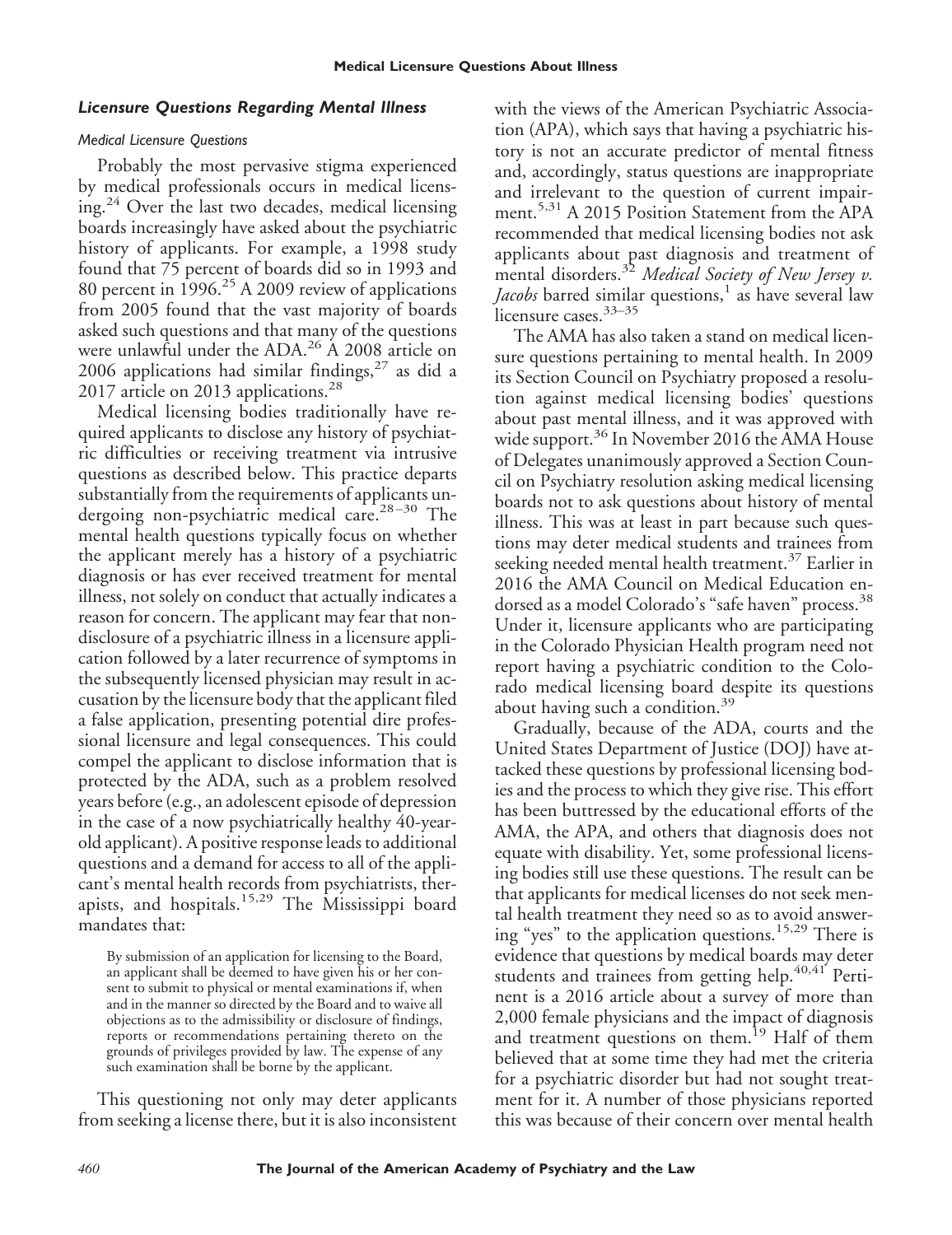licensure questions.<sup>19</sup> Although the participants in this study were physicians, not medical students, this finding may also apply to students.

Ironically, this deterrence effect can increase the number of professionals with untreated psychiatric illness who thus pose a risk to their patients. $30,42$ They also pose a risk to themselves. A qualitative research study in which the researcher interviewed family members of physicians who had died by suicide disclosed that a significant minority of the decedents (34 physicians total) had killed themselves without ever receiving any treatment whatsoever. The interviewees described their physician loved ones as terrified that seeking mental health care would preclude them from being able to obtain or renew their medical licenses.<sup>43</sup>

*Medical Society of New Jersey v. Jacobs*<sup>44</sup> was one of the earliest cases addressing the ADA and licensing. In that unpublished decision, the court addressed questions the medical licensing board asked of applicants. The questions asked the applicants about any psychiatric problems. An affirmative response required a detailed explanation. The court discussed the ADA in detail and held that broad questions about diagnosis rather than conduct were unlawful as they led to extra investigation and invidious discrimination of those with disability status. The court concluded that the licensing board "may not... carry out its duties in a fashion that discriminates against applicants with disabilities based on the status of the applicants."<sup>44</sup>

# *Law Licensure Questions*

Perhaps not surprisingly, the body of law on questions involving a person with a mental illness obtaining a law license is much more developed than licensing in the medical arena. Every state bar in the United States requires applicants to prove they have good moral character and are fit to practice law, and one of the areas upon which character and fitness committees focus is a psychiatric history. The courts are likely to turn to decisions in the content of law licensure as related precedent for medical licensure questions. Indeed, several articles in medical journals have viewed law and medical licensure precedents as being interchangeable.<sup>5,26,27,32</sup>

Many state bars have created problems for applicants with a history of psychiatric illness based solely on their having been so diagnosed rather than on their having had conduct problems. For example,

some bar examiners presume that someone who has had a psychotic episode is unfit to practice law, notwithstanding those who capably can practice despite having a history of schizophrenia.<sup>30</sup> The examiners' underlying premise was disproved by a recent study demonstrating that attorneys who have a history of psychiatric illness are unlikely to be disciplined by the bar.<sup>1,45</sup> Thus, not only are mental health licensure questions not predictive of future misconduct, their predictive value is so low as to be unreliable.<sup>1,2</sup>

A national survey of bar questions disclosed a wide variety ranging from broadly intrusive into the private life and psychiatric history of an applicant to intrusive to minimally intrusive.<sup>46</sup> At their utmost, these questions ask, for example, if an applicant has ever been hospitalized for a mental illness, an openended question that can force disclosure of a problem resolved years before. The inquiries may be more limited in scope, such as asking about a diagnosis within five years of an application, but still potentially inhibiting admission to practice of individuals who are currently in good mental health. State bars classified as minimally intrusive ask no mental health questions at all. The ADA-inspired trend is to move away from very broad questions, but some state bars continue to ask them.

Another important point is that the bar should not ask questions that

penalize, through intrusive and humiliating disclosures, the applicant who prudently obtained treatment while the applicant in psychological denial about his or her... mental dysfunction can avoid making any disclosure. Rather than exposing applicants to sweeping requests for the candidates' own explanations of their health status or compelled breaches of doctor–patient confidentiality, bar officials should drastically curtail investigations into health and disability conditions (Ref. 46, p 42).

The DOJ has agreed with this approach and has distinguished specific questions that are permissible under the ADA about a bar applicant's past performance or conduct problems attributable to having a mental illness from questions that do not conform to ADA standards by asking broadly about an applicant's psychiatric diagnosis.<sup>47</sup> Additionally, hypothetical questions (asking if a mental illness could affect their ability to practice safely) have been faulted for requiring applicants to perform the impossibility of predicting the future.<sup>48</sup> Because such questions are inconsistent with ADA standards, various courts have invalidated hypothetical questions on law licensure applications.<sup>1</sup>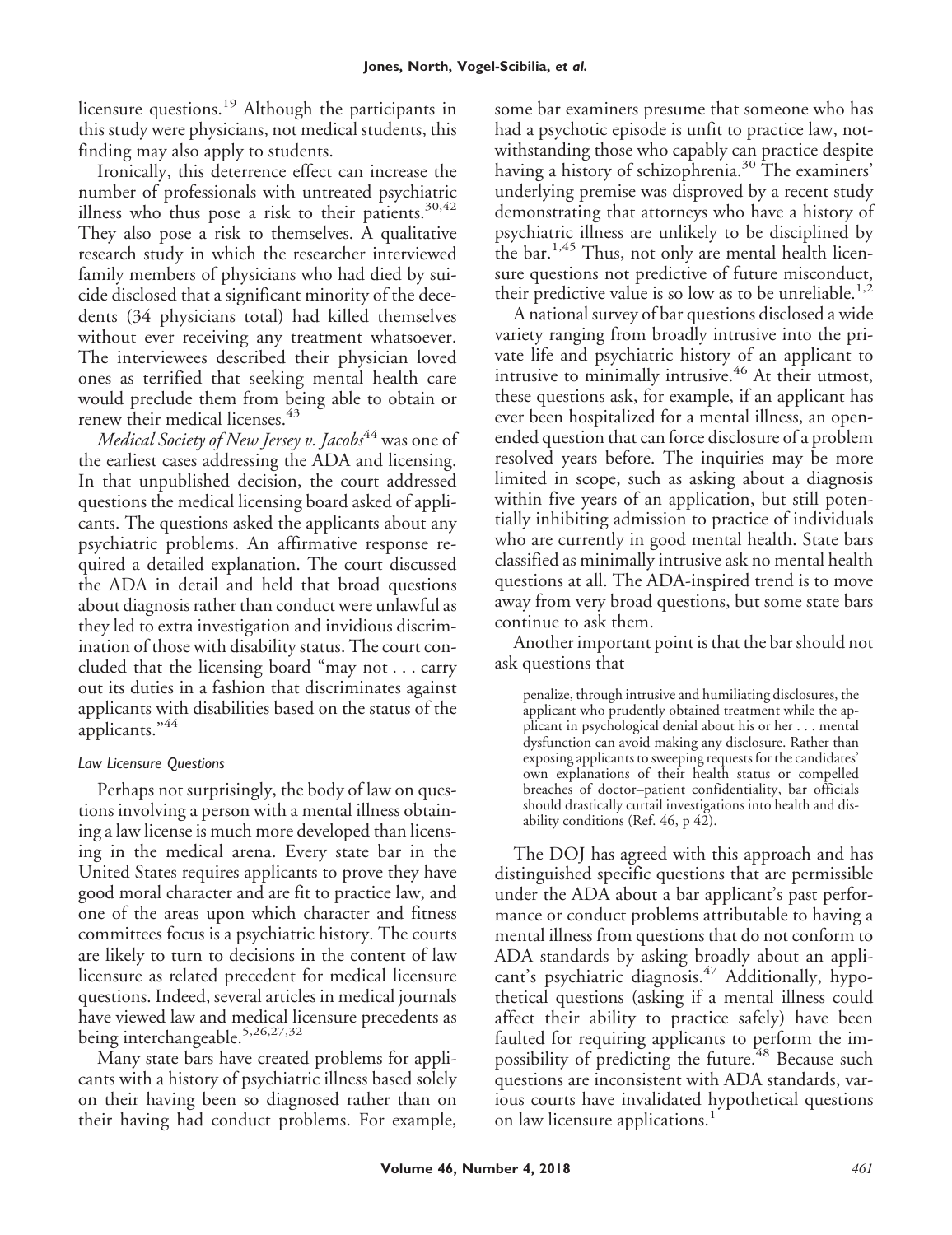In contrast with the dearth of published cases in the medical licensure setting, numerous applicants for law licenses have challenged the consistency of mental health licensing questions with ADA standards. Although some challenges have been resolved without litigation, several lawsuits have been filed.

*Clark v. Virginia Board of Bar Examiners*<sup>49</sup> was a pivotal early decision. It featured a challenge to a licensure question that asked: "Have you within the past five years been treated or counseled for any mental, emotional or nervous disorders?" The plaintiff argued the question was overbroad and not an effective way to identify unfit applicants, citing the APA position against status questions. The court concluded the question was in fact overbroad, ineffective, and had a strong deterrent effect in keeping law students from seeking needed counseling, and the question was invalidated for violating the ADA. A number of other cases in both state and federal courts threw out broad questions.<sup>33–35,50</sup> The DOJ's battle against state bar ADA violations culminated in a Settlement Agreement with the Louisiana Supreme Court that invalidated such overly broad diagnosis and treatment questions.<sup>51</sup> Questions identified as objectionable included:

Within the past five years, have you been diagnosed with or have you been treated for bipolar disorder, schizophrenia, paranoia, or any other psychotic disorder?

Do you currently have any condition or impairment (including, but not limited to, substance abuse, alcohol abuse, or a mental, emotional, or nervous disorder or condition) which in any way currently affects, or if untreated could affect, your ability to practice law in a competent and professional manner?<sup>1</sup>

In the words of the DOJ:

The settlement agreement ensures the right of qualified bar applicants with mental health disabilities to have equal access to the legal profession as required by the... [ADA]. It prohibits the court from asking unnecessary and intrusive questions about bar applicants' mental health diagnosis or treatment. It also requires the court to refrain from imposing unnecessary and burdensome conditions on bar applicants with mental health disabilities.<sup>52</sup>

Overall, the Louisiana Supreme Court accepted the DOJ's finding that a number of the Court's practices were contrary to the ADA. It agreed to discontinue these practices and to follow the ADA as interpreted by the DOJ in the future when considering bar admission applications. In addition, the Court agreed to pay a total of \$200,000 in compensation to seven individuals for actions alleged to be discriminatory. The Agreement was considered a major success for both the DOJ and for the disabled applicants protected from the Court's previous actions that were contrary to the ADA.

The Louisiana Settlement Agreement is not binding precedent in jurisdictions other than Louisiana.2,48,53 Further, a Trump Administration DOJ may not enforce the ADA principles that led to it as readily as the Obama Administration did. This may mean that private litigation will be far more important in licensure cases than DOJ action, perhaps led by groups like the Bazelon Center for Mental Health Law, which filed the initial complaint against the Louisiana bar examiners that led to the Settlement Agreement, <sup>48,54</sup> or the American Civil Liberties Union (ACLU), which filed a case in Indiana.<sup>55</sup>

Because of the Louisiana Settlement Agreement, the National Conference of Bar Examiners (NCBE) extensively rewrote the mental health questions on the standard application it provides to state-level character and fitness committees for their consideration. The new questions no longer inquire whether an applicant has a specific psychiatric disorder, and they are limited to asking: Do you currently have any condition or impairment (including, but not limited to, substance abuse, or a mental, emotional, or nervous disorder or condition) that in any way affects your ability to practice law in a competent, ethical, and professional manner?<sup>1</sup>

A number of law licensure bodies have adopted the new questions, but some have not done so.<sup>1,2</sup> It remains to be determined, however, whether this question conforms with ADA standards.<sup>1,2</sup>Failure to do so risks action by the DOJ or litigation by applicants, especially those aware of the \$200,000 Louisiana settlement award.<sup>5</sup> Alternatively, they can follow the lead of the states whose bar character and fitness committees have stopped asking mental health questions entirely.<sup>1,2</sup> This is a viable option given that there is no evidence that states that have discontinued asking mental health questions have seen an increase in disciplinary actions attributable to mental illness.<sup>1,2</sup>

# **Methods**

Current mental health questions on initial (not renewal) physician licensure application questions from application forms for licensing bodies were collected in 2017 for all 50 states and the District of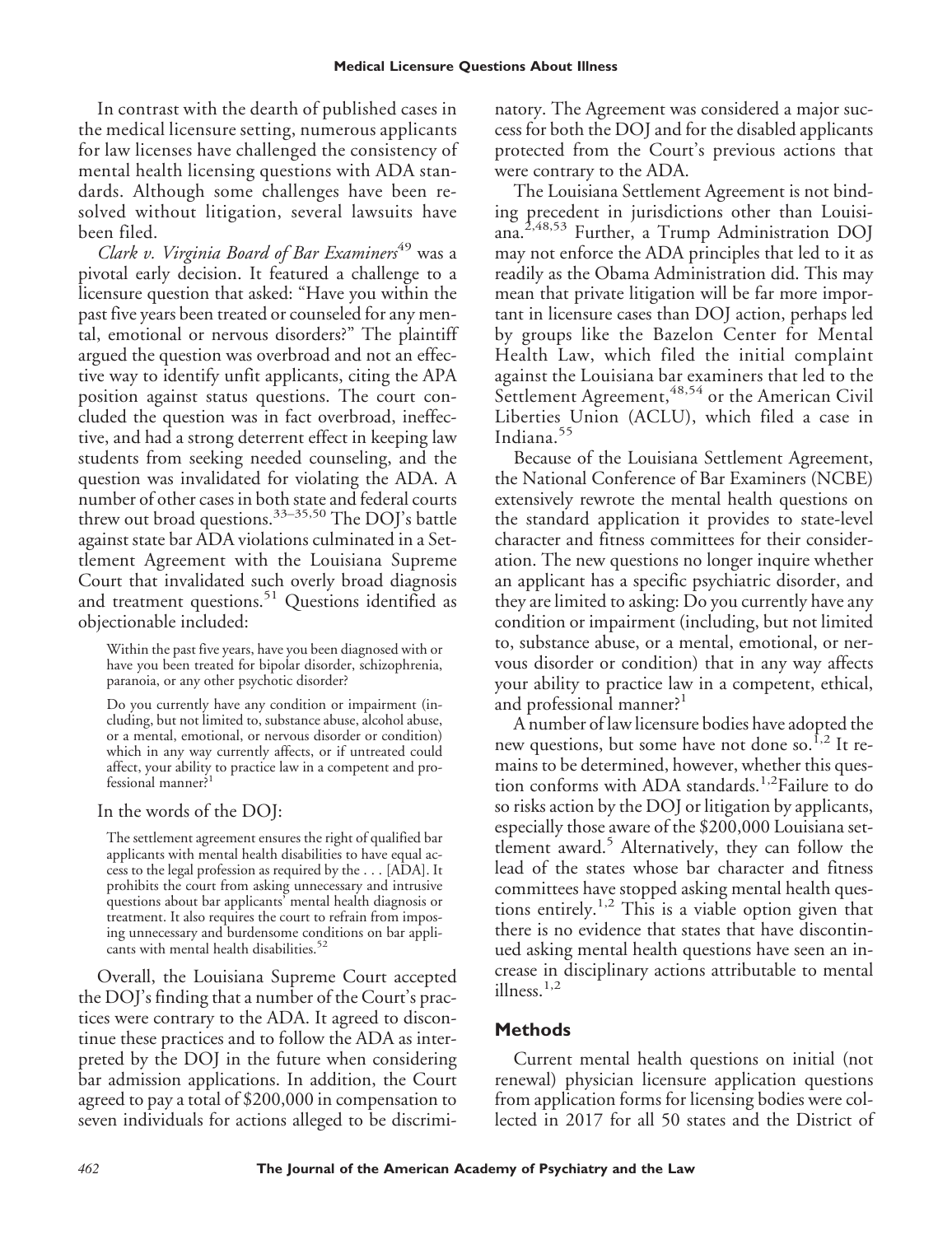Columbia. This information was collected from licensure board web sites and the Federation of State Medical Boards (FSMB) site. Two authors (S.V., R.O.), reviewed the questions and separately categorized them, then cross-checked the questions and result categories for accuracy and constructed a table (Table 1) to present results of licensure questions organized by type of question and consistency with ADA standards. If licensure questions from a given licensing body fit multiple categories, they were listed more than once in Table 1.

# **Results**

Table 1 provides details of medical licensing questions for individual licensing bodies, organized by type of question and consistency with ADA standards. Members of the first group (7 licensing bodies: Connecticut, Hawaii, Michigan, New York, Pennsylvania, Rhode Island, and West Virginia) ask no mental health questions for licensure.

Members of the second group (11 licensing bodies: Arizona, Delaware, Illinois, Iowa, Massachusetts, Nevada, New Jersey, Ohio, Tennessee, Washington, and Wisconsin) include questions about whether applicants are currently impaired by a psychiatric condition in their ability to exercise the skills and judgment of a medical professional. Questions for these licensing bodies to address current fitness use terminology specifying mental and/or physical disability. A typical question, from Massachusetts, asks: "Do you have a medical or physical condition that currently impairs your ability to practice medicine?"

The manner of inquiry about mental health for medical licensure in the 18 licensing bodies in the first two groups (no mental health questions; questions about current mental health fitness) conforms with ADA standards. The remaining 32 licensing bodies, as described below and listed in Table 1, ask questions well outside the limits of ADA standards. Most of these (18 of the 32) include complex questions with multiple components inconsistent with ADA standards.

Members of the third group (22 licensing bodies: Alabama, Arkansas, California, Colorado, Idaho, Indiana, Kansas, Kentucky, Louisiana, Maryland, Minnesota, Montana, New Hampshire, New Mexico, North Carolina, Oklahoma, South Carolina, South Dakota, Vermont, and Virginia, Wyoming, and the District of Columbia) also ask about impairment because of mental and/or physical disability by inserting a hypothetical determination in their questions. For example, Kansas asks, "Do you presently have any physical or mental problems or disabilities which could affect your ability to competently practice your particular branch of the healing arts or your particular specialty?"

Members of the fourth group (15 licensing bodies: Alaska, Florida, Georgia, Maine, Mississippi, Missouri, Montana, Nebraska, New Hampshire, North Dakota, Oregon, South Dakota, Texas, Utah, and Wyoming) ask specifically about any past impairment from mental illness, including illness that may have occurred many years prior to the licensure application, ranging from the past five years to as far back as age 18 or even at any time in the applicant's life.

Members of the fifth group (9 licensing bodies: Alaska, Florida, Georgia, Kentucky, Missouri, North Dakota, Oregon, Utah, and Wyoming) ask about history of hospitalization, commitment, and incompetence determination for mental illness. The time frame includes the last five years to as far back as age 18 or even at any time in the applicant's life.

Members of the sixth group (9 licensing bodies: Alabama, Alaska, Colorado, Mississippi, Missouri, Montana, South Carolina, South Dakota, and Texas) broadly inquire about diagnosis or treatment for psychiatric illness or other mental health conditions. For example, Colorado asks about a diagnosis of "bipolar disorder, severe major depression, schizophrenia or other major psychotic disorder, a neurological illness, or sleep disorder," rather than on conduct as required by the Louisiana Settlement Agreement for law examiners.

# **Discussion**

This article is the first to provide a detailed examination of medical licensing psychiatric history application questions in the wake of the 2014 Louisiana Settlement Agreement. This in-depth investigation of questions asked of applicants for initial MD licensure about any psychiatric history found that licensure application questions of only 18 licensing bodies were consistent with ADA standards. The questions differed widely, and some applications are sufficiently broad that they may deter applicants with a psychiatric disorder from applying for a license to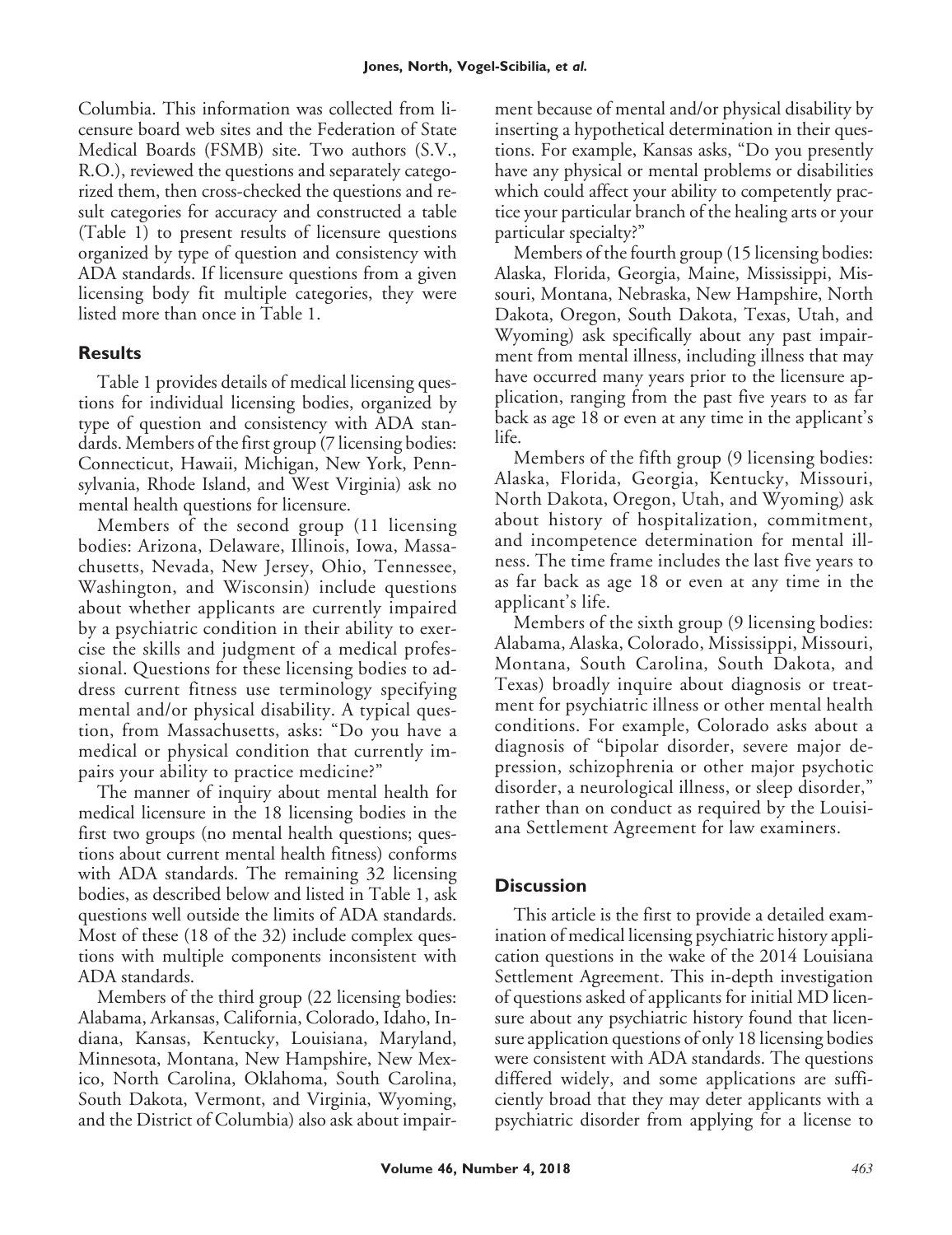# **Medical Licensure Questions About Illness**

| Table 1 |  |  |  |  | Medical Licensing Questions for Individual Licensing Bodies |  |  |
|---------|--|--|--|--|-------------------------------------------------------------|--|--|
|---------|--|--|--|--|-------------------------------------------------------------|--|--|

| Type of Question        | State           | Question                                                                                                                                                                                                                                                                                                                                                                                                           | Consistent with the<br>Americans with<br>Disabilities Act? |
|-------------------------|-----------------|--------------------------------------------------------------------------------------------------------------------------------------------------------------------------------------------------------------------------------------------------------------------------------------------------------------------------------------------------------------------------------------------------------------------|------------------------------------------------------------|
| None                    | Connecticut     | None                                                                                                                                                                                                                                                                                                                                                                                                               | Y                                                          |
|                         | Hawaii          |                                                                                                                                                                                                                                                                                                                                                                                                                    | Y                                                          |
|                         | Michigan        |                                                                                                                                                                                                                                                                                                                                                                                                                    | Y                                                          |
|                         | New York        |                                                                                                                                                                                                                                                                                                                                                                                                                    | Y                                                          |
|                         | Pennsylvania    |                                                                                                                                                                                                                                                                                                                                                                                                                    | Y                                                          |
|                         | Rhode Island    |                                                                                                                                                                                                                                                                                                                                                                                                                    | Y                                                          |
|                         | West Virginia   |                                                                                                                                                                                                                                                                                                                                                                                                                    | Y                                                          |
| Current fitness         | Arizona         | Have you received treatment within the last five years for use of                                                                                                                                                                                                                                                                                                                                                  | Y                                                          |
|                         |                 | alcohol or a controlled substance, prescription-only drug, or<br>dangerous drug or narcotic or a physical, mental, emotional, or<br>nervous disorder or condition that currently affects your ability<br>to exercise the judgment and skills of a medical professional?                                                                                                                                            |                                                            |
|                         | Delaware        | Do you have a mental or physical disability that limits your ability<br>to practice medicine in a fully competent and professional<br>manner with safety to patients?                                                                                                                                                                                                                                              | Y                                                          |
|                         | <b>Illinois</b> | Have you had or do you now have any disease or condition that<br>interferes with your ability to perform the essential functions of<br>your profession, including any disease or condition generally<br>regarded as chronic by the medical community, i.e., (1) mental<br>or emotional disease or condition; (2) alcohol or other substance<br>abuse; (3) physical disease or condition, that presently interferes | Y                                                          |
|                         | lowa            | with your ability to practice your profession?<br>Do you currently have a medical condition which in any way                                                                                                                                                                                                                                                                                                       | Y                                                          |
|                         |                 | impairs or limits your ability to practice medicine with                                                                                                                                                                                                                                                                                                                                                           |                                                            |
|                         |                 | reasonable skill and safety?                                                                                                                                                                                                                                                                                                                                                                                       | Y                                                          |
|                         | Massachusetts   | Do you have a medical or physical condition that currently                                                                                                                                                                                                                                                                                                                                                         |                                                            |
|                         | Nevada          | impairs your ability to practice medicine?<br>Do you currently have a medical condition which in any way<br>impairs or limits your ability to practice medicine with                                                                                                                                                                                                                                               | Y                                                          |
|                         |                 | reasonable skill and safety?                                                                                                                                                                                                                                                                                                                                                                                       |                                                            |
|                         | New Jersey      | Do you have a medical condition which in any way impairs or<br>limits your ability to practice medicine with reasonable skill and<br>safety?                                                                                                                                                                                                                                                                       | Y                                                          |
|                         | Ohio            | In the past five years, have you been diagnosed as having, or been<br>hospitalized for, a medical condition which in any way impairs<br>or limits your ability to practice medicine with reasonable skill<br>and safety?                                                                                                                                                                                           | Y                                                          |
|                         | Tennessee       | Do you currently have a medical condition which in any way<br>impairs or limits your ability to practice medicine with<br>reasonable skill and safety?                                                                                                                                                                                                                                                             | Υ                                                          |
|                         | Washington      | Do you have a medical condition which in any way impairs or<br>limits your ability to practice your profession with reasonable<br>skill and safety?                                                                                                                                                                                                                                                                | Υ                                                          |
|                         | Wisconsin       | Do you have a medical condition which in any way impairs or<br>limits your ability to practice medicine with reasonable skill and<br>safety?                                                                                                                                                                                                                                                                       | Y                                                          |
| Hypothetical impairment | Alabama         | Do you currently have any mental or physical condition or<br>impairment (including, but not limited to, substance abuse,<br>alcohol abuse, or mental, emotional, or nervous disorder or<br>condition) which in any way currently affects, or if untreated<br>could affect, your ability to practice in a competent and<br>professional manner?                                                                     | N                                                          |
|                         | Arkansas        | Do you currently have or have you ever had any physical or<br>mental health condition, including alcohol or drug dependency,<br>which, with or without accommodation, affects or is reasonably<br>likely to affect your ability to practice medicine or to perform<br>professional or medical staff duties appropriately?                                                                                          | N                                                          |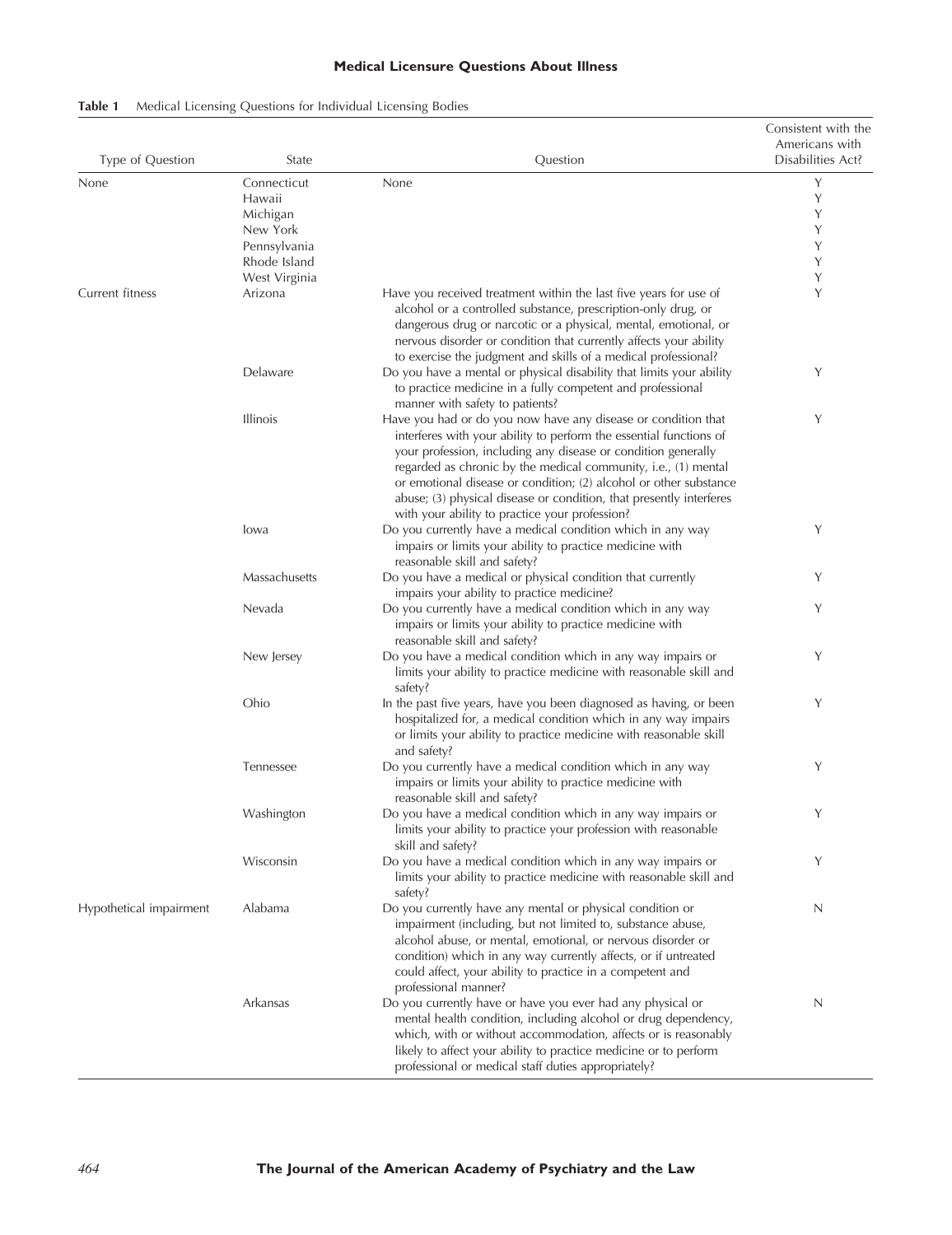# **Jones, North, Vogel-Scibilia,** *et al.*

#### **Table 1** Continued

| Type of Question | State                | Question                                                                                                                                                                                                                                                                                                                                                                                                                                                                                | Consistent with the<br>Americans with<br>Disabilities Act? |
|------------------|----------------------|-----------------------------------------------------------------------------------------------------------------------------------------------------------------------------------------------------------------------------------------------------------------------------------------------------------------------------------------------------------------------------------------------------------------------------------------------------------------------------------------|------------------------------------------------------------|
|                  | California           | Have you ever been diagnosed with an emotional, mental, or<br>behavioral disorder that may impair your ability to practice<br>medicine safely?                                                                                                                                                                                                                                                                                                                                          | $\mathsf{N}$                                               |
|                  | Colorado             | In the last five years, have you been diagnosed with or treated<br>for a condition that significantly disturbs your cognition,<br>behavior, or motor function, and that may impair your ability<br>to practice as a physician safely and competently including<br>but not limited to bipolar disorder, severe major depression,<br>schizophrenia or other major psychotic disorder, a<br>neurological illness, or sleep disorder?                                                       | N                                                          |
|                  | District of Columbia | Do you have a medical condition or have you become aware<br>of any medical condition that currently impairs or limits your<br>ability to practice medicine safely or that could affect your<br>performance or impact your ability to practice your<br>profession? Are you currently being treated, or within the past<br>five years have you been treated, for a physical or mental<br>condition that, but for the treatment, could impair your ability<br>to practice your profession? | N                                                          |
|                  | Idaho                | Have you had any current or past mental or physical condition<br>or any current or previous physical or mental illness which<br>may impact your ability to practice medicine with reasonable<br>skill and safety?                                                                                                                                                                                                                                                                       | N                                                          |
|                  | Indiana              | Do you have any condition or impairment (including a history<br>of alcohol or substance abuse) that currently interferes, or if<br>left untreated may interfere, with your ability to practice<br>medicine in a competent and professional manner?                                                                                                                                                                                                                                      | N                                                          |
|                  | Kansas               | Do you presently have any physical or mental problems or<br>disabilities which could affect your ability to competently<br>practice your particular branch of the healing arts or your<br>particular specialty?                                                                                                                                                                                                                                                                         | N                                                          |
|                  | Kentucky             | Do you currently, or have you had within the past five years,<br>any physical, mental, or emotional condition which impaired,<br>or might reasonably impair, your ability to practice your<br>health care profession safely and competently?                                                                                                                                                                                                                                            | N                                                          |
|                  | Louisiana            | In the five years prior to this application have you had any<br>physical injury or disease or mental illness or impairment<br>which could reasonably be expected to affect your ability to<br>practice medicine or other health profession?                                                                                                                                                                                                                                             | N                                                          |
|                  | Maryland             | Do you have any physical or mental condition that currently<br>impairs your ability to practice medicine or that would cause<br>reasonable questions to be raised about your physical,                                                                                                                                                                                                                                                                                                  | N                                                          |
|                  | Minnesota            | mental, or professional competency?<br>Have you within the past five years been advised by your<br>treating physician that you have a mental, physical, or<br>emotional condition, which, if untreated, would be likely to<br>impair your ability to practice medicine with reasonable skill<br>and safety?                                                                                                                                                                             | N                                                          |
|                  | Montana              | Have you any physical or mental condition(s) which may have<br>or has adversely affected your ability to practice this<br>profession, including but not limited to a contagious or<br>infectious disease involving risk to the public?                                                                                                                                                                                                                                                  | N                                                          |
|                  | New Hampshire        | Have you ever had any physical, emotional, or mental illness<br>which has impaired or would be likely to impair your ability<br>to practice medicine?                                                                                                                                                                                                                                                                                                                                   | N                                                          |
|                  | New Mexico           | In the five years prior to this application, have you had any<br>physical injury or disease, or mental illness or impairment,<br>which you are currently under treatment for or could<br>reasonably be expected to affect your ongoing ability to<br>practice medicine safely and competently?                                                                                                                                                                                          | N                                                          |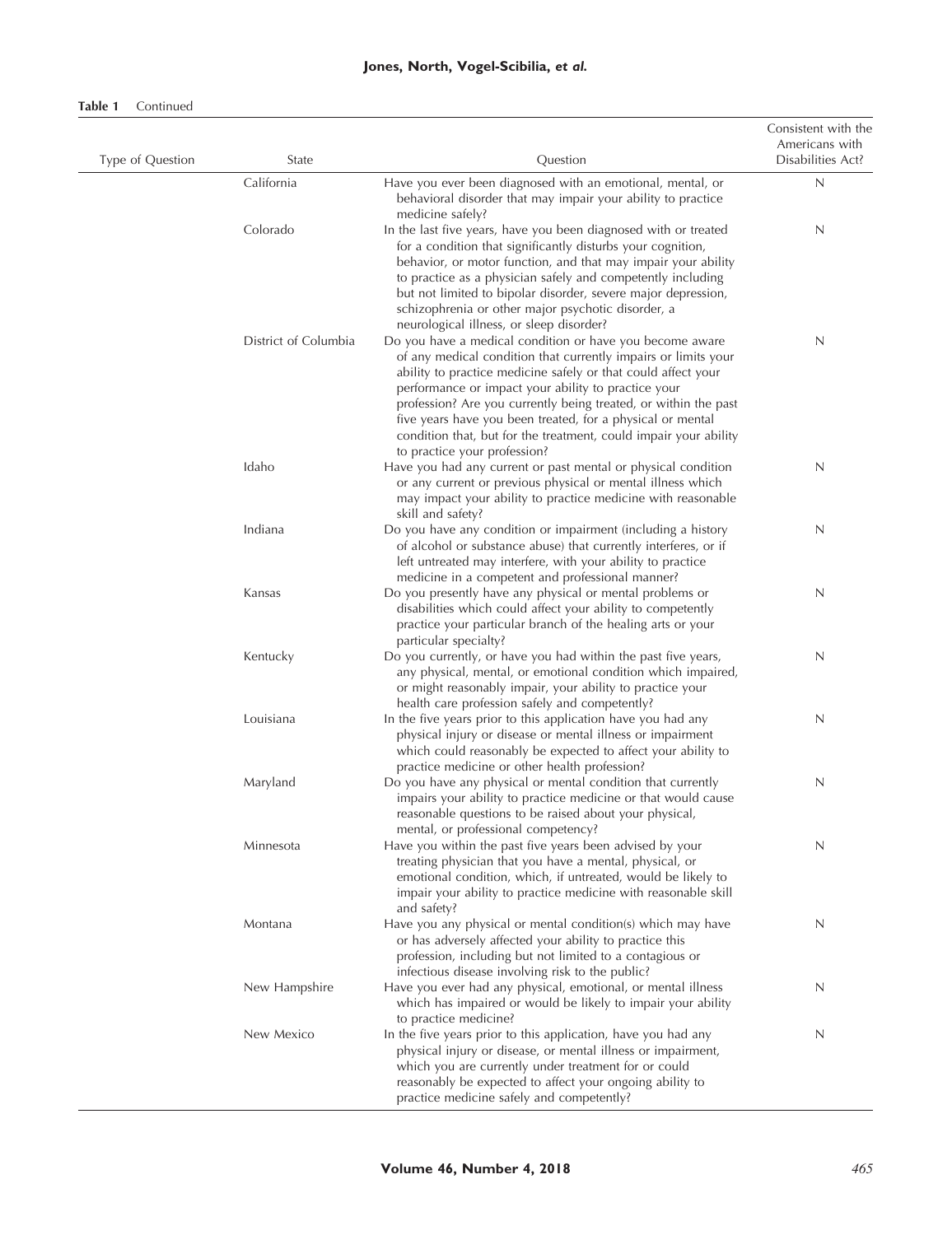#### **Medical Licensure Questions About Illness**

## **Table 1** Continued

| Type of Question | State          | Question                                                                                                                                                                                                                                                                                                                                                                                                                                                                                                                                                                                                                                                                                                                                                                  | Consistent with the<br>Americans with<br>Disabilities Act? |
|------------------|----------------|---------------------------------------------------------------------------------------------------------------------------------------------------------------------------------------------------------------------------------------------------------------------------------------------------------------------------------------------------------------------------------------------------------------------------------------------------------------------------------------------------------------------------------------------------------------------------------------------------------------------------------------------------------------------------------------------------------------------------------------------------------------------------|------------------------------------------------------------|
|                  | North Carolina | In the past five years, have you had, or have you been told you<br>had, a mental health or physical condition (not referenced<br>above) which in any way limits or impairs or, if untreated,<br>could limit or impair your ability to practice medicine in a<br>competent or professional manner?                                                                                                                                                                                                                                                                                                                                                                                                                                                                         | N                                                          |
|                  | Oklahoma       | Do you currently have or have you had within the past two<br>years any mental or physical disorder or condition which, if<br>untreated, could affect your ability to practice competently?                                                                                                                                                                                                                                                                                                                                                                                                                                                                                                                                                                                | N                                                          |
|                  | South Carolina | Are you currently being treated for any physical, mental or<br>emotional condition that might interfere with your ability to<br>competently and safely perform the essential functions of<br>practice as a physician? Do you currently have any mental<br>illness (e.g. bipolar disorder, schizophrenia, paranoia or any<br>other psychotic disorder) or any physical illness or condition<br>that might interfere with your ability to competently and<br>safely perform the essential functions of practice?                                                                                                                                                                                                                                                            | N                                                          |
|                  | South Dakota   | Do you have a physical, mental, or emotional condition which<br>may adversely affect your practice?                                                                                                                                                                                                                                                                                                                                                                                                                                                                                                                                                                                                                                                                       | N                                                          |
|                  | Vermont        | Do you have a medical condition that in any way impairs or<br>potentially impairs or limits your ability to practice medicine<br>in your field of practice with reasonable skill and safety?                                                                                                                                                                                                                                                                                                                                                                                                                                                                                                                                                                              | N                                                          |
|                  | Virginia       | Do you have a physical disease, mental disorder, or any<br>condition, which could affect your performance of<br>professional duties?                                                                                                                                                                                                                                                                                                                                                                                                                                                                                                                                                                                                                                      | N                                                          |
|                  | Wyoming        | Do you have any medical condition which, in any way, impairs<br>or limits, or might impair or limit, your ability to safely and<br>skillfully practice medicine?                                                                                                                                                                                                                                                                                                                                                                                                                                                                                                                                                                                                          | N                                                          |
| Past impairment  | Alaska         | Has your ability to practice medicine in a competent and safe<br>manner ever been impaired or limited by any condition,<br>behavior, impairment, or limitation of a physical, mental, or<br>emotional nature? Since completing your postgraduate<br>training, have you ever been physically or mentally unable to<br>practice medicine for a period of 60 days or longer? Have<br>you ever been diagnosed with, treated for, or do you<br>currently have: bipolar disorder, depressive neurosis,<br>kleptomania, hypomania, any dissociative disorder,<br>pyromania, schizophrenia, any psychotic disorder, delirium,<br>depression, any organic mental disorder, paranoia, seasonal<br>affective, or any condition requiring chronic medical or<br>behavioral treatment? | N                                                          |
|                  | Florida        | During the last five years, have you been treated for or had a<br>recurrence of a diagnosed mental disorder that has impaired<br>your ability to practice medicine within the past five years?                                                                                                                                                                                                                                                                                                                                                                                                                                                                                                                                                                            | N                                                          |
|                  | Georgia        | During the last seven years, have you suffered from any<br>physical, psychiatric, or substance use disorder that could<br>impair or require limitations on your functioning as a<br>professional or has resulted in the inability to practice<br>medicine for more than 30 days, or required court-ordered<br>treatment or hospitalization?                                                                                                                                                                                                                                                                                                                                                                                                                               | N                                                          |
|                  | Maine          | Do you have a mental or physical condition that currently<br>impairs your ability to safely and competently practice<br>medicine? Within the last five years have you been diagnosed<br>with or treated for any medical or mental health disorder that<br>impaired your behavior, judgment, understanding, or ability<br>to function in school, work or other important life activities?                                                                                                                                                                                                                                                                                                                                                                                  | N                                                          |
|                  | Mississippi    | Have you ever been diagnosed as having, or have you ever<br>been treated for, pedophilia, exhibitionism or voyeurism,<br>bipolar disorder, sexual disorder, schizophrenia, paranoia or<br>other psychiatric disorder?                                                                                                                                                                                                                                                                                                                                                                                                                                                                                                                                                     | N                                                          |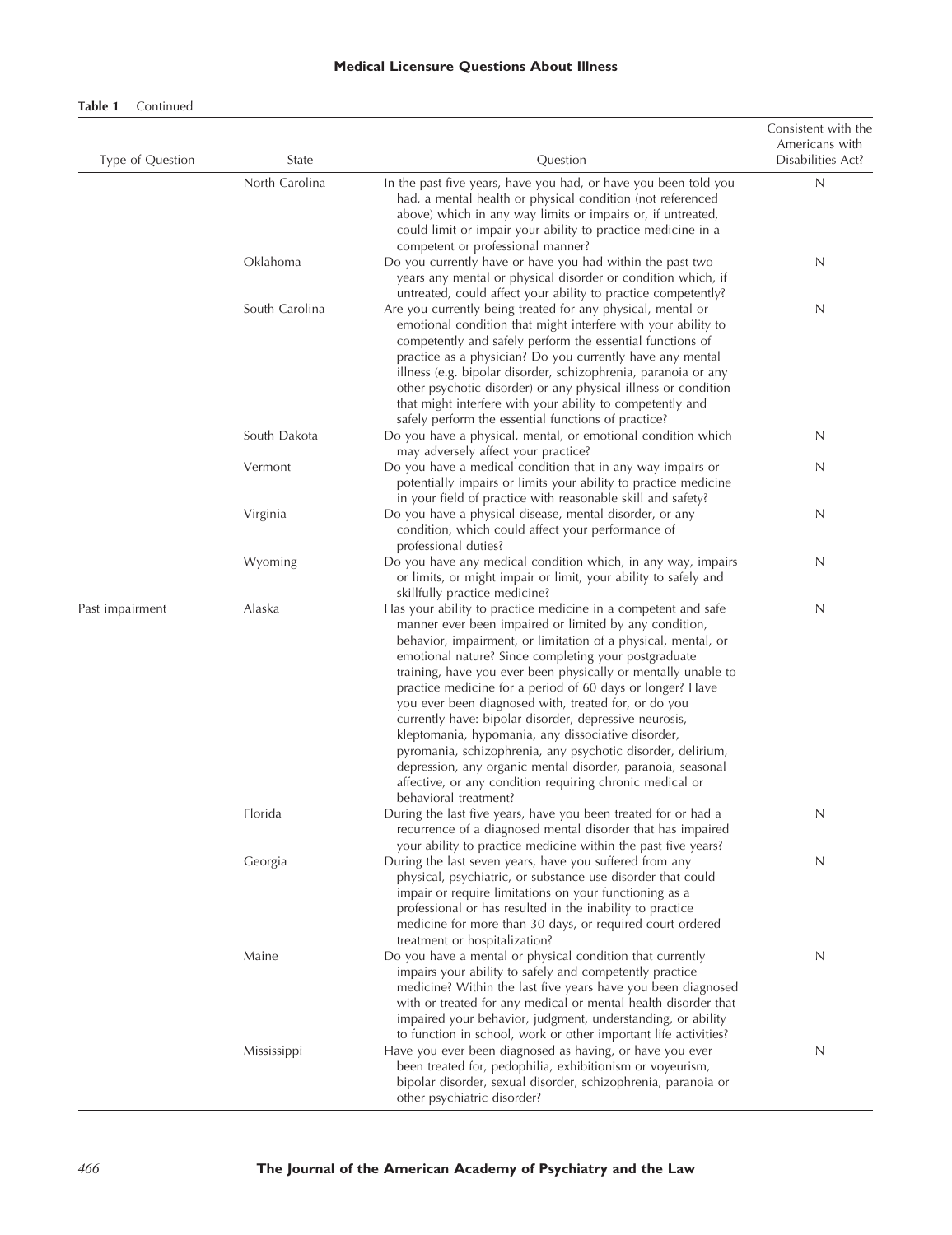# **Jones, North, Vogel-Scibilia,** *et al.*

#### **Table 1** Continued

| Type of Question                                                 | State         | Question                                                                                                                                                                                                                                                                                                                                                                                                                                                                                                                                | Consistent with the<br>Americans with<br>Disabilities Act? |
|------------------------------------------------------------------|---------------|-----------------------------------------------------------------------------------------------------------------------------------------------------------------------------------------------------------------------------------------------------------------------------------------------------------------------------------------------------------------------------------------------------------------------------------------------------------------------------------------------------------------------------------------|------------------------------------------------------------|
|                                                                  | Missouri      | Have you in the last ten years or since the age of 18 been<br>treated for or hospitalized for bipolar disorder, schizophrenia,<br>paranoia or any other psychotic disorder?                                                                                                                                                                                                                                                                                                                                                             | N                                                          |
|                                                                  | Montana       | Have you ever been diagnosed with a physical condition or<br>mental health disorder involving potential health risk to the<br>public?                                                                                                                                                                                                                                                                                                                                                                                                   | N                                                          |
|                                                                  | Nebraska      | Do you currently, or have you ever had, any physical, mental,<br>or emotional condition which impaired, or does impair your<br>ability to practice your health care profession safely and<br>competently?                                                                                                                                                                                                                                                                                                                               | N                                                          |
|                                                                  | New Hampshire | Have you ever had any physical, emotional, or mental illness<br>which has impaired or would be likely to impair your ability<br>to practice medicine?                                                                                                                                                                                                                                                                                                                                                                                   | N                                                          |
|                                                                  | North Dakota  | Within the past five years have you had or have you been<br>admitted to any hospital or other inpatient care facility for<br>any physical, mental, or emotional condition which impaired<br>or does impair your ability to practice medicine safely and<br>competently?                                                                                                                                                                                                                                                                 | N                                                          |
|                                                                  | Oregon        | Do you currently have, or have you had within the past five<br>years, any physical, mental, or emotional condition which<br>impaired or does impair your ability to practice your health<br>care profession safely and competently? Within the past five<br>years, have you been admitted to any hospital or other<br>treatment facility for any physical, mental, or emotional<br>condition or substance use disorder which impaired or does<br>impair your ability to practice your health care profession<br>safely and competently? | N                                                          |
|                                                                  | South Dakota  | Have you been treated for or do you have a diagnosis for any<br>mental health condition?                                                                                                                                                                                                                                                                                                                                                                                                                                                | N                                                          |
|                                                                  | Texas         | Within the past five years, have you been diagnosed with or<br>treated for any psychotic disorder, delusional disorder, mood<br>disorder, major depression, personality disorder, or any other<br>mental condition which impaired or does impair your<br>behavior, judgment, or ability to function in school or work?                                                                                                                                                                                                                  | N                                                          |
|                                                                  | Utah          | Have you ever been declared by any court to be incompetent<br>by reason of mental defect or disease and not restored?                                                                                                                                                                                                                                                                                                                                                                                                                   | N                                                          |
|                                                                  | Wyoming       | Within the past five years have you been hospitalized for,<br>missed work because of, or been significantly impaired by<br>any mental or emotional condition?                                                                                                                                                                                                                                                                                                                                                                           | N                                                          |
| Hospitalization,<br>commitment,<br>incompetence<br>determination | Alaska        | Have you ever been voluntarily or involuntarily committed or<br>confined to any facility for mental health care? Have you ever<br>been adjudicated, or declared incompetent, or been the<br>subject of an incompetency proceeding?                                                                                                                                                                                                                                                                                                      | N                                                          |
|                                                                  | Florida       | In the last five years, have you been admitted or referred to a<br>hospital, facility or impaired practitioner program for<br>treatment of a diagnosed mental disorder or impairment?                                                                                                                                                                                                                                                                                                                                                   | N                                                          |
|                                                                  | Georgia       | During the last seven years, have you suffered from any<br>physical, psychiatric, or substance use disorder that could<br>impair or require limitations on your functioning as a<br>professional or has resulted in the inability to practice<br>medicine for more than 30 days, or required court-ordered<br>treatment or hospitalization?                                                                                                                                                                                             | N                                                          |
|                                                                  | Kentucky      | Within the past five years, have you been admitted to any<br>hospital or other in-patient care facility for any physical,<br>mental or emotional condition, which impaired, or might<br>reasonably be considered to impair, your ability to practice<br>your health care profession safely and competently?                                                                                                                                                                                                                             | N                                                          |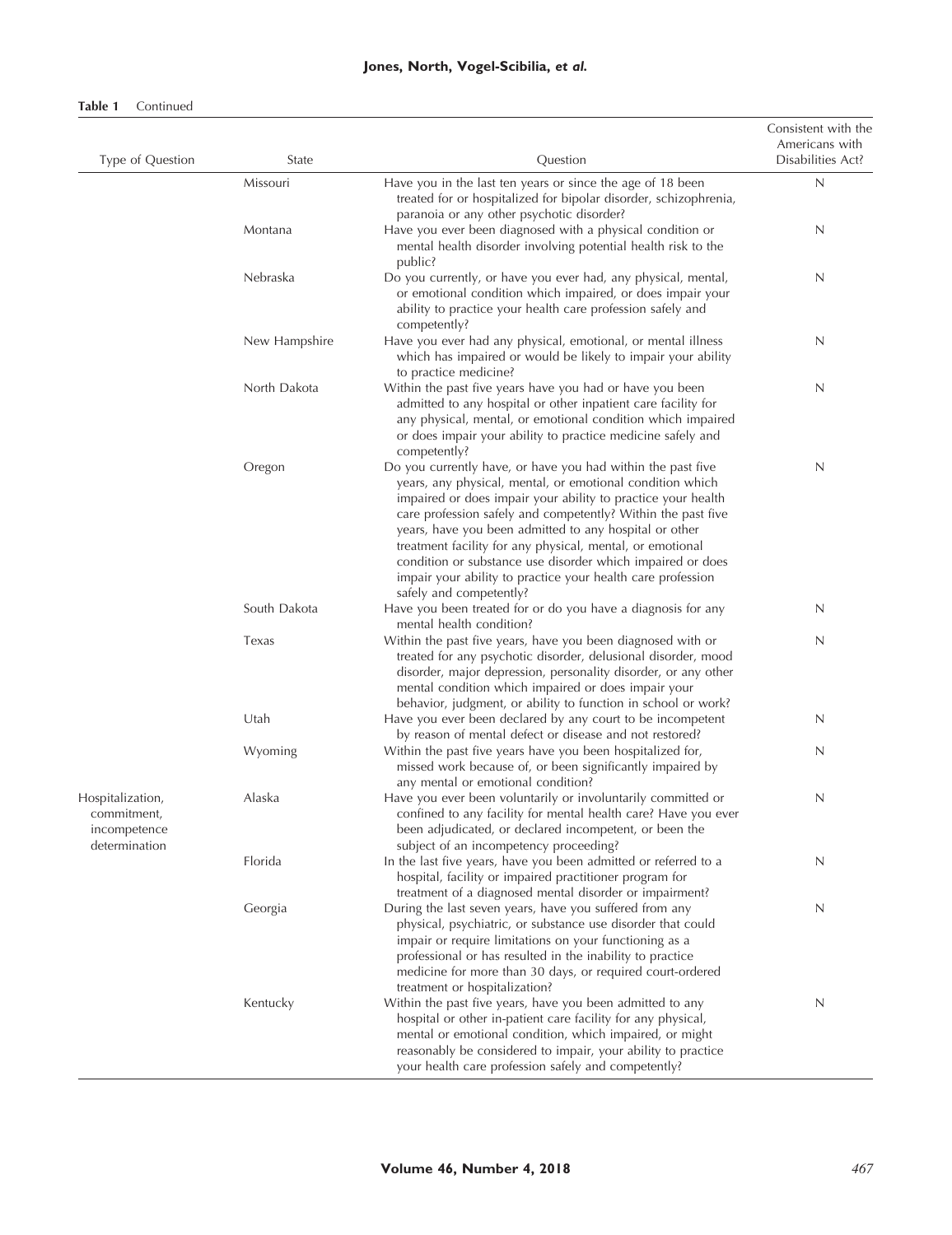#### **Medical Licensure Questions About Illness**

#### **Table 1** Continued

| Type of Question | State          | Question                                                                                                                                                                                                                                                                                                                                                                                                                           | Consistent with the<br>Americans with<br>Disabilities Act? |
|------------------|----------------|------------------------------------------------------------------------------------------------------------------------------------------------------------------------------------------------------------------------------------------------------------------------------------------------------------------------------------------------------------------------------------------------------------------------------------|------------------------------------------------------------|
|                  | Missouri       | Have you in the last ten years or since the age of 18 been<br>treated for or hospitalized for bipolar disorder, schizophrenia,<br>paranoia or any other psychotic disorder?                                                                                                                                                                                                                                                        | $\mathsf{N}$                                               |
|                  | North Dakota   | Within the past five years have you had or have you been<br>admitted to any hospital or other inpatient care facility for<br>any physical, mental, or emotional condition which impaired<br>or does impair your ability to practice medicine safely and<br>competently?                                                                                                                                                            | N                                                          |
|                  | Oregon         | Within the past five years, have you been admitted to any<br>hospital or other treatment facility for any physical, mental, or<br>emotional condition or substance use disorder which<br>impaired or does impair your ability to practice your health                                                                                                                                                                              | N                                                          |
|                  | Utah           | care profession safely and competently?<br>Have you ever been declared by any court to be incompetent<br>by reason of mental defect or disease and not restored?                                                                                                                                                                                                                                                                   | N                                                          |
|                  | Wyoming        | Within the past five years have you been hospitalized for,<br>missed work because of, or been significantly impaired by<br>any mental or emotional condition?                                                                                                                                                                                                                                                                      | N                                                          |
| Diagnosis        | Alabama        | Within the past two years, have you been diagnosed with or<br>have you been treated for bipolar disorder, schizophrenia,<br>paranoia, or any other psychotic disorder?                                                                                                                                                                                                                                                             | N                                                          |
|                  | Alaska         | Have you ever been diagnosed with, treated for, or do you<br>currently have: bipolar disorder, depressive neurosis,<br>kleptomania, hypomania, any dissociative disorder,<br>pyromania, schizophrenia, any psychotic disorder, delirium,<br>depression, any organic mental disorder, paranoia, seasonal<br>affective, any condition requiring chronic medical or<br>behavioral treatment?                                          | N                                                          |
|                  | Colorado       | In the last five years, have you been diagnosed with or treated<br>for a condition that significantly disturbs your cognition,<br>behavior, or motor function, and that may impair your ability<br>to practice as a physician safely and competently, including<br>but not limited to bipolar disorder, severe major depression,<br>schizophrenia or other major psychotic disorder, a<br>neurological illness, or sleep disorder? | N                                                          |
|                  | Mississippi    | Have you ever been diagnosed as having, or have you ever<br>been treated for, pedophilia, exhibitionism or voyeurism,<br>bipolar disorder, sexual disorder, schizophrenia, paranoia or<br>other psychiatric disorder?                                                                                                                                                                                                              | N                                                          |
|                  | Missouri       | Have you in the last ten years or since the age of 18 been<br>treated for or hospitalized for bipolar disorder, schizophrenia,<br>paranoia or any other psychotic disorder?                                                                                                                                                                                                                                                        | N                                                          |
|                  | Montana        | Have you ever been diagnosed with a physical condition or<br>mental health disorder involving potential health risk to the<br>public?                                                                                                                                                                                                                                                                                              | N                                                          |
|                  | South Carolina | Do you currently have any mental illness (e.g., bipolar disorder,<br>schizophrenia, paranoia or any other psychotic disorder) or<br>any physical illness or condition that might interfere with<br>your ability to competently and safely perform the essential<br>functions of practice?                                                                                                                                          | N                                                          |
|                  | South Dakota   | Have you been treated for or do you have a diagnosis for any<br>mental health condition?                                                                                                                                                                                                                                                                                                                                           | N                                                          |
|                  | Texas          | Within the past five years, have you been diagnosed with or<br>treated for any psychotic disorder, delusional disorder, mood<br>disorder, major depression, personality disorder, or any other<br>mental condition which impaired or does impair your<br>behavior, judgment, or ability to function in school or work?                                                                                                             | N                                                          |

Notes: States that have more than one question about mental illness may appear in more than one of the categories of questions. Only the relevant question is listed for each type of question.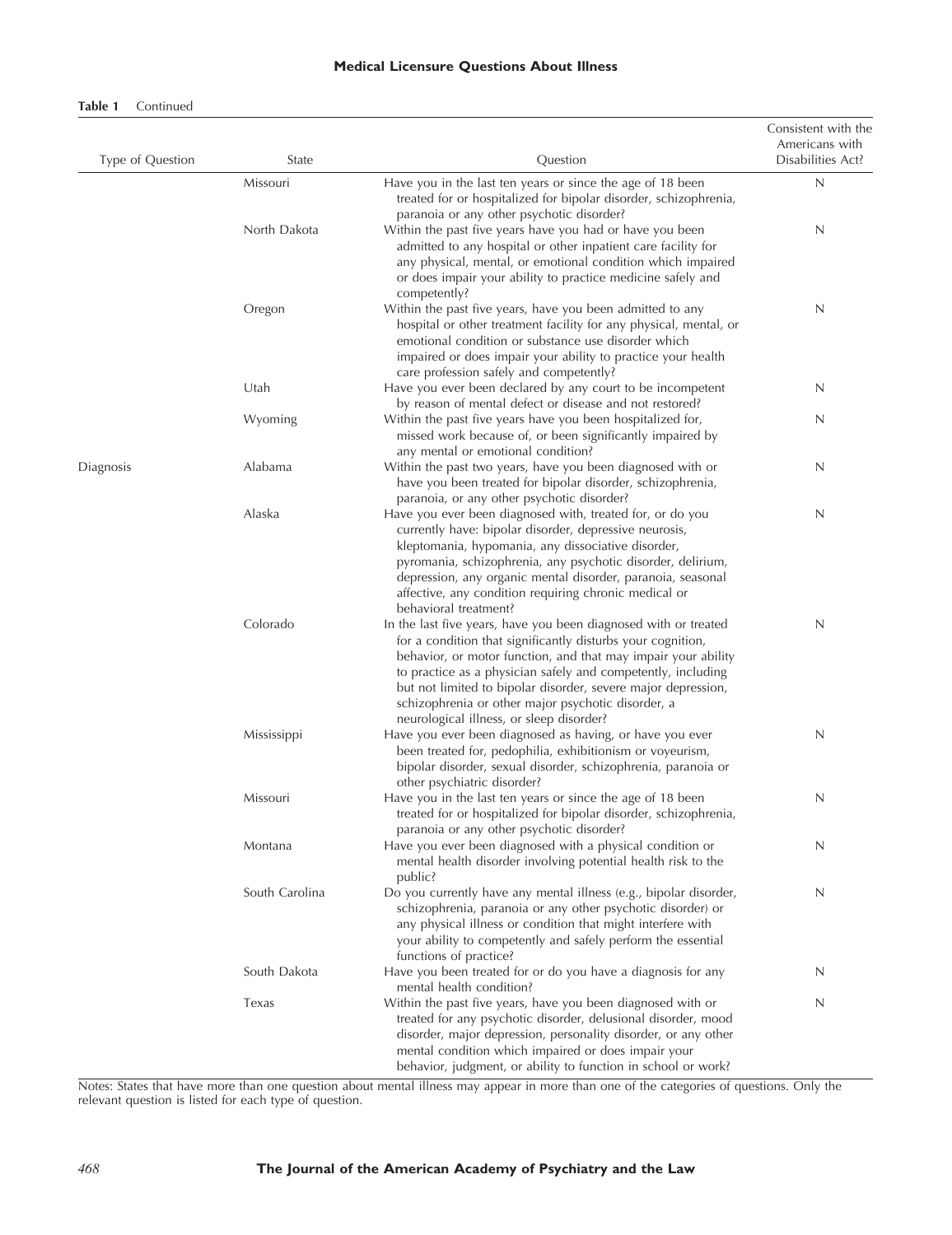practice medicine in the licensing bodies with such applications.

This is important because of the substantial prevalence of mental illness among medical students and physicians and the impact of stigma against them, as reviewed in this article. This stigma deters many physicians from seeking treatment, and it is further manifested in the medical licensing process, which in turn further deters physicians from seeking treatment because of their concern over medical licensure questions. This leads to needless suffering, loss of productivity, and even suicide. It could also adversely affect the patients of untreated physicians.

This practice continues, despite both the APA and AMA asking medical licensure boards not to ask licensure applicants about a history of mental illness. The findings from this article's investigation demonstrated that the questions asked by many licensing boards are inconsistent with ADA standards. Notwithstanding the views of the APA and AMA, the FSMB has unfortunately not adopted similar acceptable model questions akin to those promulgated by the NCBE. If medical licensing bodies would follow the lead of law licensing bodies, applicants would be protected from ADA violations and the deterrent effects of questions that can cause them so many adverse effects.

There is evidence that positive changes in medical licensing board questions may be starting to follow in the wake of the Louisiana Settlement Agreement. Ohio has substantially reformed its questions. Formerly, Ohio asked:

Within the last ten years, have you been diagnosed with or have you been treated for bipolar disorder, schizophrenia, paranoia, or any other psychotic disorder? Have you, since attaining the age of eighteen or within the last ten years, whichever period is shorter, been admitted to a hospital or other facility for the treatment of bipolar disorder, schizophrenia, paranoia, or any other psychotic disorder? Do you have, or have you been diagnosed as having, a medical condition which in any way impairs or limits your ability to practice medicine with reasonable skill and safety?

The prior Ohio question transgressed the ADA in multiple ways. Now, Ohio asks, "In the past five years, have you been diagnosed as having, or been hospitalized for, a medical condition which in any way impairs or limits your ability to practice medicine with reasonable skill and safety?" This language is almost identical to that of the licensure questions of Delaware, Illinois, New Jersey, Washington and Wisconsin. None of their pertinent questions contain the word "current" or "currently"; all are stated in the present tense and are thus construed as current impairment questions. Given this history, the wording of the new Ohio question, and the background of the reform of the Ohio licensure questions that gave rise to its new version, Ohio manifestly now is a current medical licensure body whose impairment question accords with the ADA.

Our investigation found that, although 18 medical licensing bodies in the United States currently do not transgress ADA standards either because they ask no mental health questions at all or they limit their questions to current impairment by mental illness, the remainder ask a variety of questions that are likely to be invalidated by the ADA. Our evaluation of the questions of all states and the District of Columbia provides applicants a basis for deciding to which states to apply or to prosecute for an ADA violation.

This investigation was limited to initial licensure application questions, and it does not address the related concerns about requirements of many licensing bodies for residency training directors to include information about any psychiatric history of applicants in reference letters. We would argue that, by extension, this practice also should be governed by the ADA requirements we consider here, notwithstanding one early and poorly reasoned judicial decision arguably to the contrary.<sup>56</sup>

We predict that the seminal Louisiana Settlement Agreement and judicial decisions that have defined what professional licensure questions are acceptable will ultimately compel other medical licensing bodies to conform to ADA standards and change their questions accordingly as Ohio has done. We note that the DOJ's new leadership may be less inclined to aggressively prosecute licensing bodies with questions that are unlikely to meet the ADA standards, but bodies like the Bazelon Center for Mental Health Law or the ACLU will continue to act to enforce the ADA. Additionally, there are many dedicated career public servants at the DOJ who may continue to enforce the ADA regardless of the identity of the current Attorney General or other political leaders of the DOJ. Medical licensing bodies have the power to render this result unnecessary by adopting acceptable mental health licensure questions on their own accord.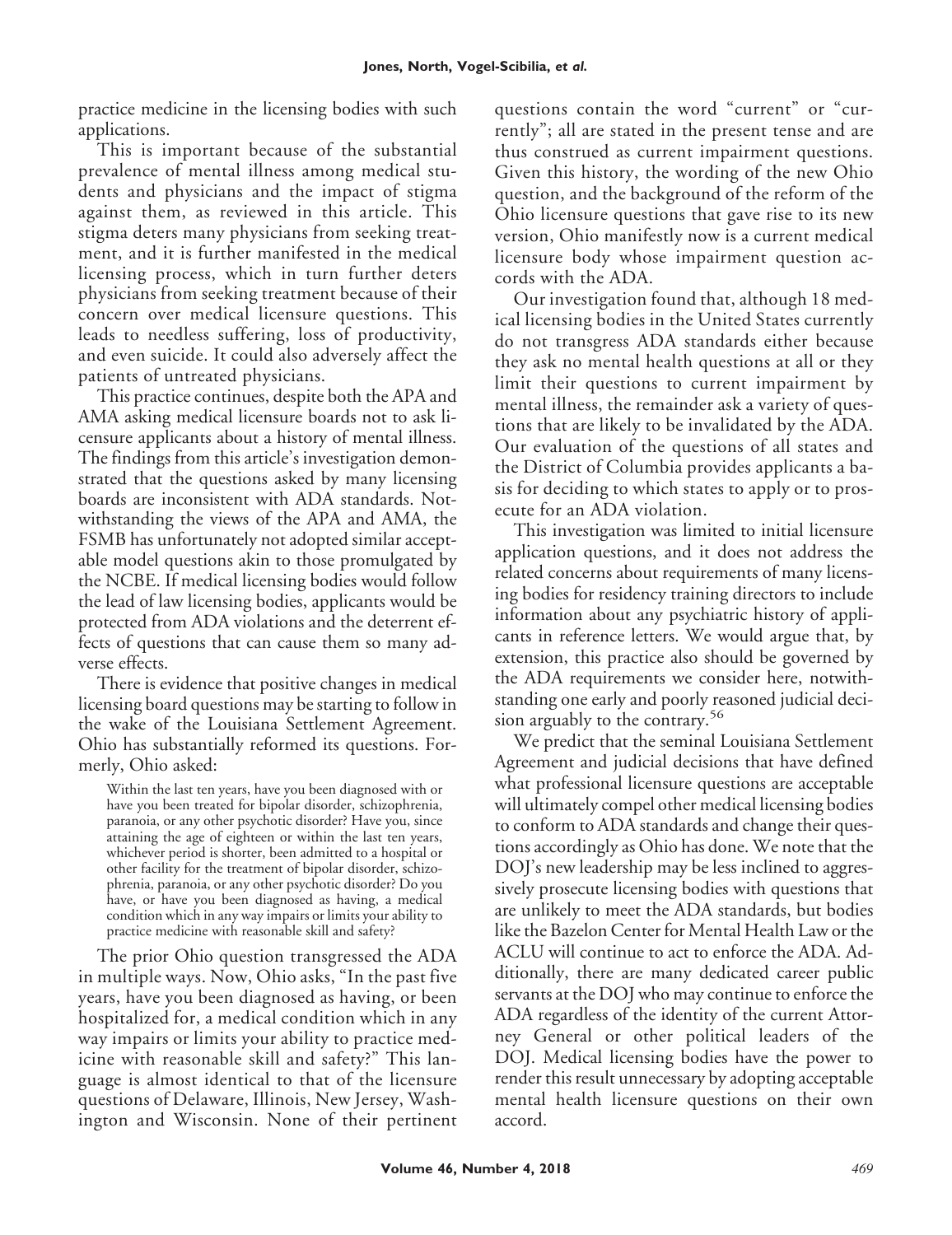## **Conclusion**

A substantial number of medical students and physicians live with some form of mental illness. Over the years, many medical licensure boards have asked applicants intrusive questions about whether they have any psychiatric history. This has created a major problem for applicants, and unfortunately this has discouraged many of those who need psychiatric treatment from seeking it because of fear of the questions. Gradually, court decisions, in many cases involving attorneys challenging questions asked by bar licensure bodies, and actions by the DOJ have established that such questions violate the ADA and thus are unlawful. The 2014 Louisiana Settlement Agreement set definite limits on mental health licensure questions. Following this settlement, and in accordance with the views of the AMA and APA, Ohio, a state whose medical licensure board previously asked about mental health in ways that were not consistent with the ADA, has already replaced its questions with ones that are consistent with ADA standards. Although a majority of medical licensure boards continue to ask questions that are likely to be invalidated by the ADA, recent judicial and DOJ developments may lead them to abandon these questions without the need for legal action. If not, legal action to enforce ADA compliance over the coming years will substantially benefit both MD licensure applicants and their patients.

#### **References**

- 1. Dragnich A: Have you ever . . .? How state bar association inquiries into mental health violate the Americans with Disabilities Act. Brook L Rev 80:677–742, 2015
- 2. Sabol NP: Stigmatized by the bar: an analysis of recent changes to the mental health questions on the character and fitness questionnaire. Mental Health Law Pol J 4:1–36, 2015
- 3. Boyd JE, Graunke B, Frese FJ, *et al*: State psychology licensure questions about mental illness and compliance with the Americans with Disabilities Act. Am J Orthopsychiatry 86:620 –31, 2016
- 4. Americans with Disabilities Act of 1990. 42 U.S.C. §§12101– 12213 (2012)
- 5. Appelbaum PS: Step up to the bar: avoiding discrimination in professional licensure. Psychiatr Serv 66:340 – 42, 2015
- 6. Hason v. Medical Bd. of California, 279 F.3d 1167 (9th Cir. 2002)
- 7. In re Henry, 841 N.W.2d 471 (S.D. 2013)
- 8. 28 Code Fed. Reg. § 35.130(b)(6) (2015)
- 9. Federation of State Physician Heath Programs, Inc.: Public Policy Statement: Physician Illness vs. Impairment. Available at: [http://](http://www.fsphp.org/sites/default/files/pdfs/illness_vs_impairment.pdf) [www.fsphp.org/sites/default/files/pdfs/illness\\_vs\\_impairment.](http://www.fsphp.org/sites/default/files/pdfs/illness_vs_impairment.pdf) [pdf.](http://www.fsphp.org/sites/default/files/pdfs/illness_vs_impairment.pdf) Accessed June 30, 2017
- 10. Slavin SJ, Schindler DL, Chibnall JT: Medical student mental health 3.0: improving student wellness through curricular changes. Acad Med 89:573–77, 2014
- 11. Bright RP, Krahn L: Depression and suicide among physicians. Curr Psychiatry 10:16 –30, 2011
- 12. Schwenk TL, Davis L, Wimsatt LA: Depression, stigma, and suicidal ideation in medical students. JAMA 304:1181–90, 2010
- 13. Roberts LW: Understanding depression and distress among medical students. JAMA 304:1231–33, 2010
- 14. Dyrbye LN, Thomas MR, Shanafelt TD: Systematic review of depression, anxiety, and other indicators of psychological distress among U.S. and Canadian medical students. Acad Med 81:354 – 73, 2006
- 15. Center C, Davis M, Detre T, *et al*: Confronting depression and suicide in physicians: a consensus statement. JAMA 289:3161– 66, 2003
- 16. Dyrbye LN, Moutier C, Durning SJ, *et al*: The problems program directors inherit: medical student distress at the time of graduation. Med Teach 33:756 –58, 2011
- 17. Schernhammer E: Taking their own lives: the high rate of physician suicide. N Engl J Med 352:2473–76, 2005
- 18. Dyrbye LN, Thomas MR, Massie FS, *et al*: Burnout and suicidal ideation among U.S. medical students. Ann Intern Med 149: 334 – 41, 2008
- 19. Gold KJ, Andrew LB, Goldman EB, *et al*: "I would never want to have a mental health diagnosis on my record": a survey of female physicians on mental health diagnosis, treatment, and reporting. Gen Hosp Psychiatry 43:51–57, 2016
- 20. Jamison K: An Unquiet Mind. New York: Knopf, 1995
- 21. Hinshaw SP: The Mark of Shame: Stigma of Mental Illness and an Agenda for Change. New York: Oxford University Press, 2007
- 22. Fox DM: Commentary: impaired physicians and the new politics of accountability. Acad Med 84:692–94, 2009
- 23. Martin GM: Lawyers helping lawyers. Rhode Island Bar J 61:25– 30, 2013
- 24. Rothstein LF: Health care professionals with mental and physical impairments: developments in disability discrimination law. St LouisULJ 41:973–1004, 1997
- 25. Hansen TE, Goetz RR, Bloom JD, *et al*: Changes in questions about psychiatric illness asked on medical licensure applications between 1993 and 1996. Psychiatr Serv 49:202– 06, 1998
- 26. Schroeder R, Brazeau CM, Zackin F, *et al*: Do state medical board applications violate the Americans with Disabilities Act? Acad Med 84:776 – 81, 2009
- 27. Polfliet SJ: A national analysis of medical licensure applications. J Am Acad Psychiatry Law 36:369 –74, 2008
- 28. Gold KJ, Shih ER, Goldman EB, *et al*: Do US medical licensing applications treat mental and physical illness equivalently? Fam Med 49:464-67, 2017
- 29. Hendin H, Reynolds C, Fox D, *et al*: Licensing and physician mental health: problems and possibilities. J Med Lic Discipline 93:6 –11, 2007
- 30. Denzel S: Second-class licensure: the use of conditional admission programs for bar applicants with mental health and substance abuse histories. Conn L Rev 43:889 –930, 2011
- 31. Walker YN: Protecting the public: the impact of the Americans with Disabilities Act on licensure considerations involving mentally impaired medical and legal professionals. J Legal Med 25: 441– 68, 2004
- 32. American Psychiatric Association: APA official action: position statement on inquiries about diagnosis and treatment of mental disorders in connection with professional credentialing and licensing, 2015. Available at: [https://www.psychiatry.org/File%20](https://www.psychiatry.org/File%20Library/About-APA/Organization-Documents-Policies/Policies/Position-2015-Inquiries-about-Diagnosis-and-Treatment-of-Mental-Disorders-in-Connection-with-Professional-Credentialing-and-Licensing.pdf) [Library/About-APA/Organization-Documents-Policies/Policies/](https://www.psychiatry.org/File%20Library/About-APA/Organization-Documents-Policies/Policies/Position-2015-Inquiries-about-Diagnosis-and-Treatment-of-Mental-Disorders-in-Connection-with-Professional-Credentialing-and-Licensing.pdf) [Position-2015-Inquiries-about-Diagnosis-and-Treatment-of-](https://www.psychiatry.org/File%20Library/About-APA/Organization-Documents-Policies/Policies/Position-2015-Inquiries-about-Diagnosis-and-Treatment-of-Mental-Disorders-in-Connection-with-Professional-Credentialing-and-Licensing.pdf)